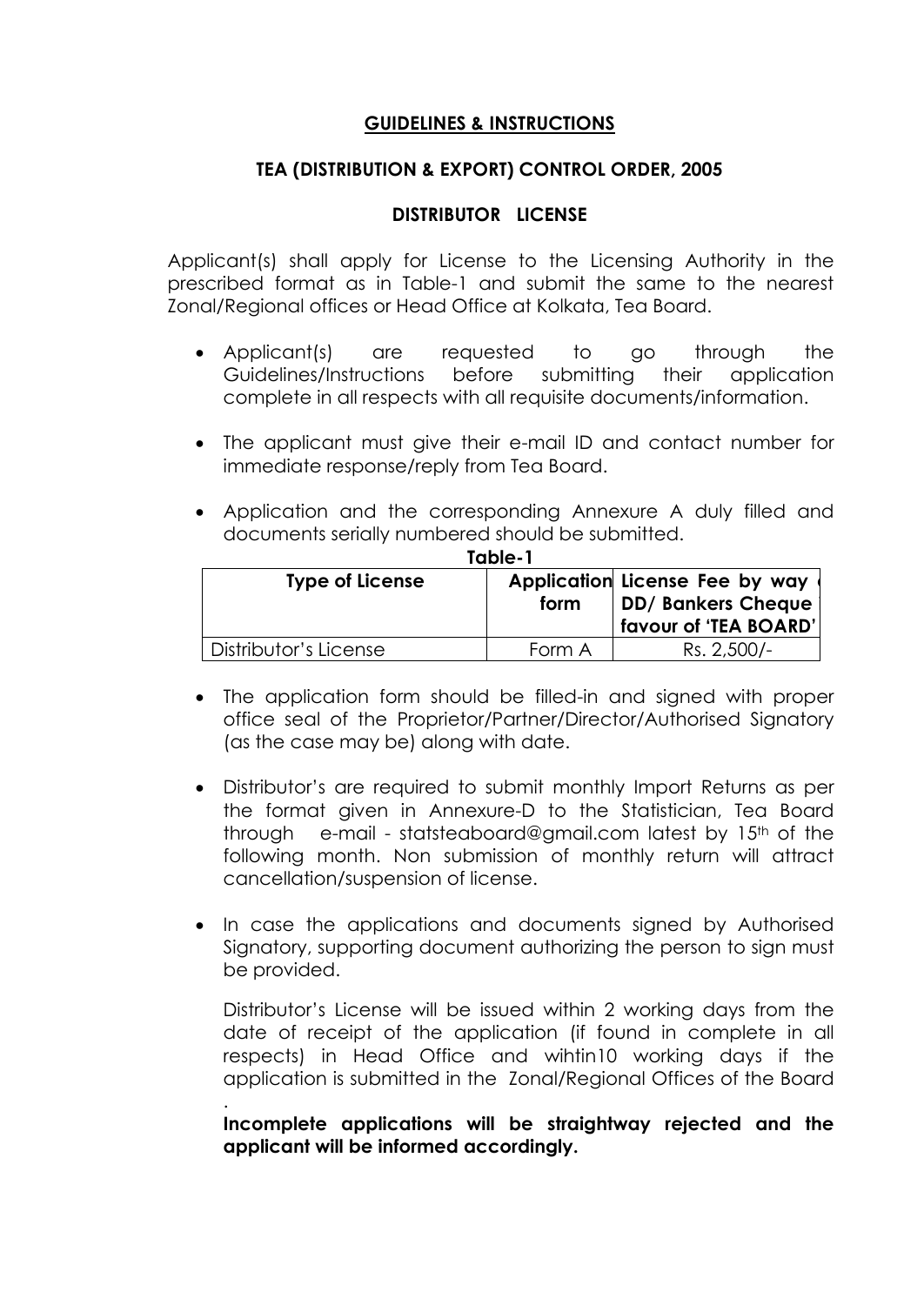**Annexure-A**

# **DISTRIBUTOR LICENSE**

#### **The following self attested documents with seal and tick marked in the**  relevant check box  $\|\sqrt{t}\|$  should be submitted for consideration: **√**

a) Application Form 'A' duly filled in and signed along with date and seal of the proprietor/partner/Director/Authorised Signatory as the case may be.

b) License fee of Rs.2500/- by D.D/Bankers cheque drawn in favour of TEA BOARD.

c) Copy of Import and Export Code Certificate issued by DGFT

d) Name, residential address, e-mail ID and contact numbers of present Partners/Directors/Proprietor of the firm/company in the company letter head along with address proof

e) Declaration from the applicant (in original) in the company letter head stating that the applicant is not associated with any other tea company whose license has been suspended /cancelled.

Name and Signature of the applicant with seal

Place: Date: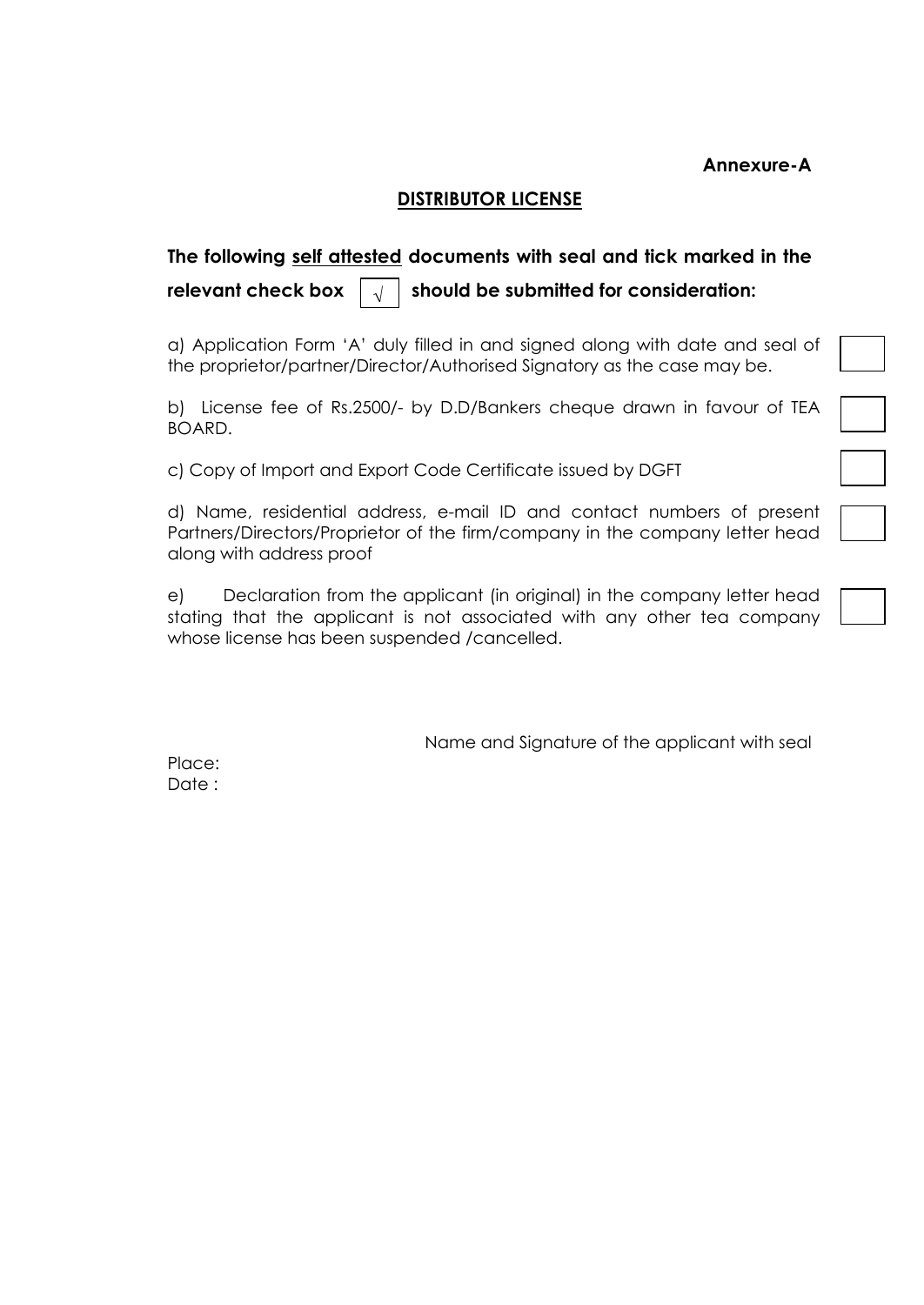## **FORM - A**

( See paragraph  $-4(1)$  ) Application for business license under paragraph 4 (1) of the Tea (Distribution and Export) Control Order 2005.

 $T<sub>O</sub>$ The Licensing Authority, Tea Board, 14, B.T.M. Sarani, KOLKATA-1

Sir,

I/We\* apply for a business license to carry on business in manufactured tea as Distributors\* Exporter . I/We\* furnish the necessary particulars below:-

| SI.No. | Particulars                             |                                            |
|--------|-----------------------------------------|--------------------------------------------|
|        | Name of applicant (in block             |                                            |
|        | (in the case of<br>letters)<br>$\Omega$ |                                            |
|        | partnership concern the names of        |                                            |
|        | all the partners should be given)       |                                            |
| 2      | address<br>(to<br>which<br>Full         |                                            |
|        | correspondence should be sent)          |                                            |
| 3      | Nature of business license              | Exporter's business license / Distributors |
|        | required                                | business license*                          |
| 4      | address of the<br>Full<br>various       |                                            |
|        | premises, if any, in which the          |                                            |
|        | applicant intends to do business,       |                                            |
|        | or where blending and<br>/or            |                                            |
|        | packing will be done                    |                                            |
| 5      | Proprietary marks                       |                                            |
| 6      | Amount of fees paid                     |                                            |

I/We\* have carefully read and understood the Tea (Distribution and Export) Control Order, 2005 and hereby agree to abide by the provisions of the said Order.

Yours faithfully,

Place............................. Date.............................

Signature (s) of applicant (s)

(\*Score out the word not applicable) Note 1:- This application should be signed in the case of Companies by the Secretaries, or Managing Agents, or an authorised Agents and in the case of partnership concerns by one of the authorised partners, and in case of Individuals the word 'Sole Proprietor', should be appended after signature.

Note 2-- The application should be sent to the licensing authority in duplicate.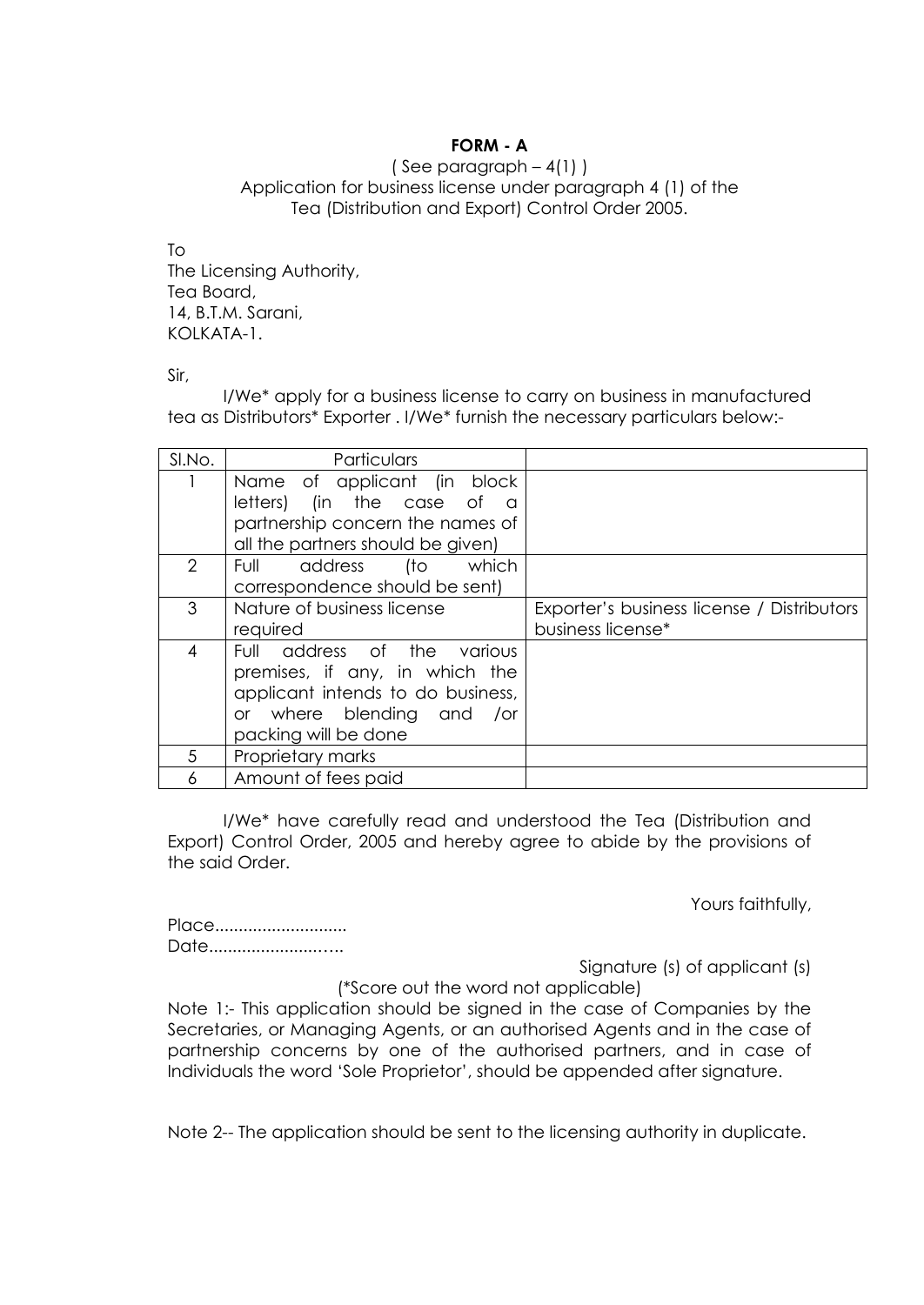# **Address of Head Office, Zonal & Regional Offices**

#### **KOLKATA**

Tea Board

14, BTM Sarani, Kolkata - 700 001.

Tel. :033-22351411

Fax:033-22215715

E-mail :**[secy@teaboard.gov.in](mailto:secy@teaboard.gov.in) [secytboard@gmail.com](mailto:%20%20%20%20%20%20%20%20%20%20secytboard@gmail.com)**

Website : www.teaboard.gov.in

### **DELHI**

Tea Board 13/2 Jam Nagar House, Sajahan Road, New Delhi - 110 011

Tel. : 011-23074179, 23625930-F

Mob. : 09811100236, 23543513-R

# **COONOOR**

Executive Director, Tea Board, Shelwood Coonoor Club Road, Post Box No. 6, Coonoor - 643 101, Nilgiri, South India

Tel. : 0423-2231638/2230316\*[D]

Fax : 0423-2232332, 2231484-Res.

E-mail : **[teaboardcoonoor@rediffmail.com](mailto:teaboardcoonoor@rediffmail.com)**

# **KOCHI**

Joint Controller of Licensing Tea Board Indira Gandhi Road, Willingdon Island, Kochi - 682 003, Kerala.

Tel. :0484-2666523/2340481

Fax :0484-2666648

E-mail :**[teaboardkochi@hotmail.com](mailto:teaboardkochi@hotmail.com)**

# **GUWAHATI**

Assistant Director of Tea Development, Housefed Complex, 5th floor, Beltola-Basistha Road, Dispur, Guwahati-781006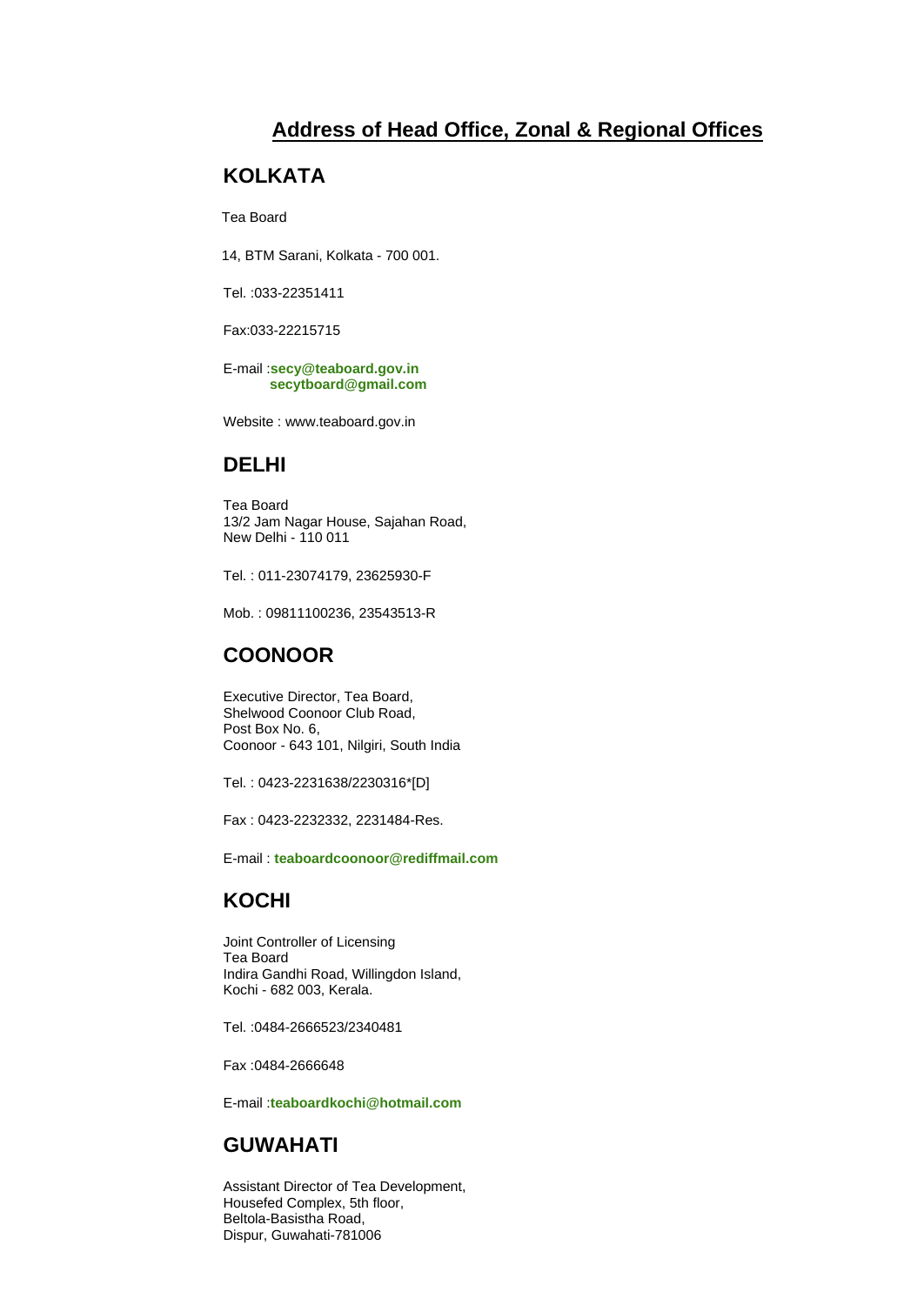Tel: 0361-2234257/2234258, Fax: 0361-2234251

E-mail : **[teaboardghy@hotmail.com](mailto:teaboardghy@hotmail.com)**

# **JORHAT**

Executive Director,

North Eastern Zonal Office Tea Board, Tea Research Association Complex, Cinnamara Jorhat-785001, Assam

Tel: 0376-2360066 Fax 2360068

E-mail : **[teaboardjorhat@gmail.com](mailto:teaboardjorhat@gmail.com)**

#### **DIBRUGARH**

Dy. Director of Tea Development (Plantation), Tea Board, West Chowkidingee T.R. Phukan Road, Dibrugarh - 786 001

Tele fax: 0373-2322932 E-mail: **[teaboarddibrugarh@gmail.com](mailto:teaboarddibrugarh@gmail.com)**

### **TEZPUR**

Asst. Director of Tea Development, Tea Board Mission Charali, Opp. Trade & Industry Building, P.O. Dekargaon, Tezpur-784 501, Dist. Sonitpur, Assam.

Tel : 03712-255664

E-mail : **[teaboardtezpur@yahoo.com](mailto:teaboardtezpur@yahoo.com)**

#### **SILCHAR**

Asst. Director of Tea Development, Tea Board Club Road, Silchar - 788 001, Dist. : Cachar, Assam.

Tel. : 03842-232518

E-mail : **[silchar\\_tboard@rediffmail.com](mailto:silchar_tboard@rediffmail.com)**

# **AGARTALA**

Assistant Director of Tea Development, Akhaura Road, Fire Brigade, Chowmuhani Agartala - 799 001, Tripura (West) Tel. : 0381-2324182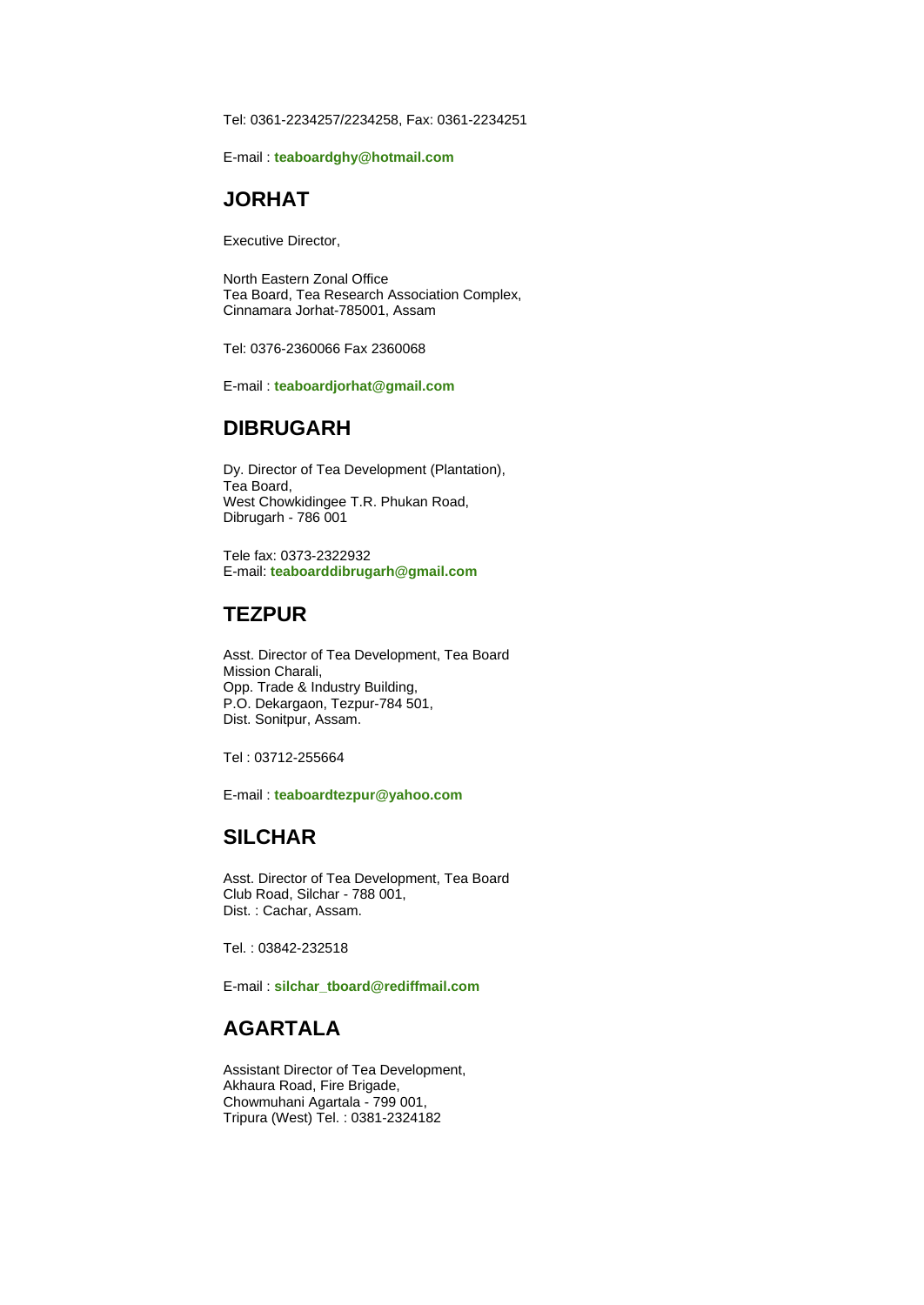### **SILIGURI**

Dy. Director of Tea Development (Plantation), Sahid Bhagat Singh Commercial Complex,( 3rd floor ), 2nd Mile, Sevoke Road, Siliguri, West Bengal

Tel/Fax : 0353-2544778/2540209

E-mail : **[kkbkolkata@gmail.com](mailto:kkbkolkata@gmail.com)**

### **JALPAIGURI**

Assistant Director Tea Development, Tea Board, Ruby Cottage Shibajee Road, Hakimpara Jalpaiguri Tel: 03561 225146

E-mail: **[teaboardjal@gmail.com](mailto:teaboardjal@gmail.com)**

# **PALAMPUR**

Dy. Director of Tea Development(P), Tea Board India Regional Office Palampur, Himachal Pradesh 176061.

Tel : 01894-230524

Fax : 01894-231748

Mobile : 08628838759

E-mail : **[gaganteaboard@gmail.com](mailto:gaganteaboard@gmail.com)**

G.H. (Tel): 2367 5401 E-mail : **[mumtea@vsnl.net](mailto:mumtea@vsnl.net)**

### **COIMBATORE**

Welfare Liaison Officer(South)

Tea Board, Regional Office Tea Trade Centre Complex,

12/278, Mettuppalayam Road, G.N. Mills P.O.,

Coimbatore - 641 029 Tamil Nadu

# **KUMILY**

Assistant Director Tea Development Kumily Regional Office,

High Range Plaza, 2nd Floor Iduikki District, Kerala - 685 509